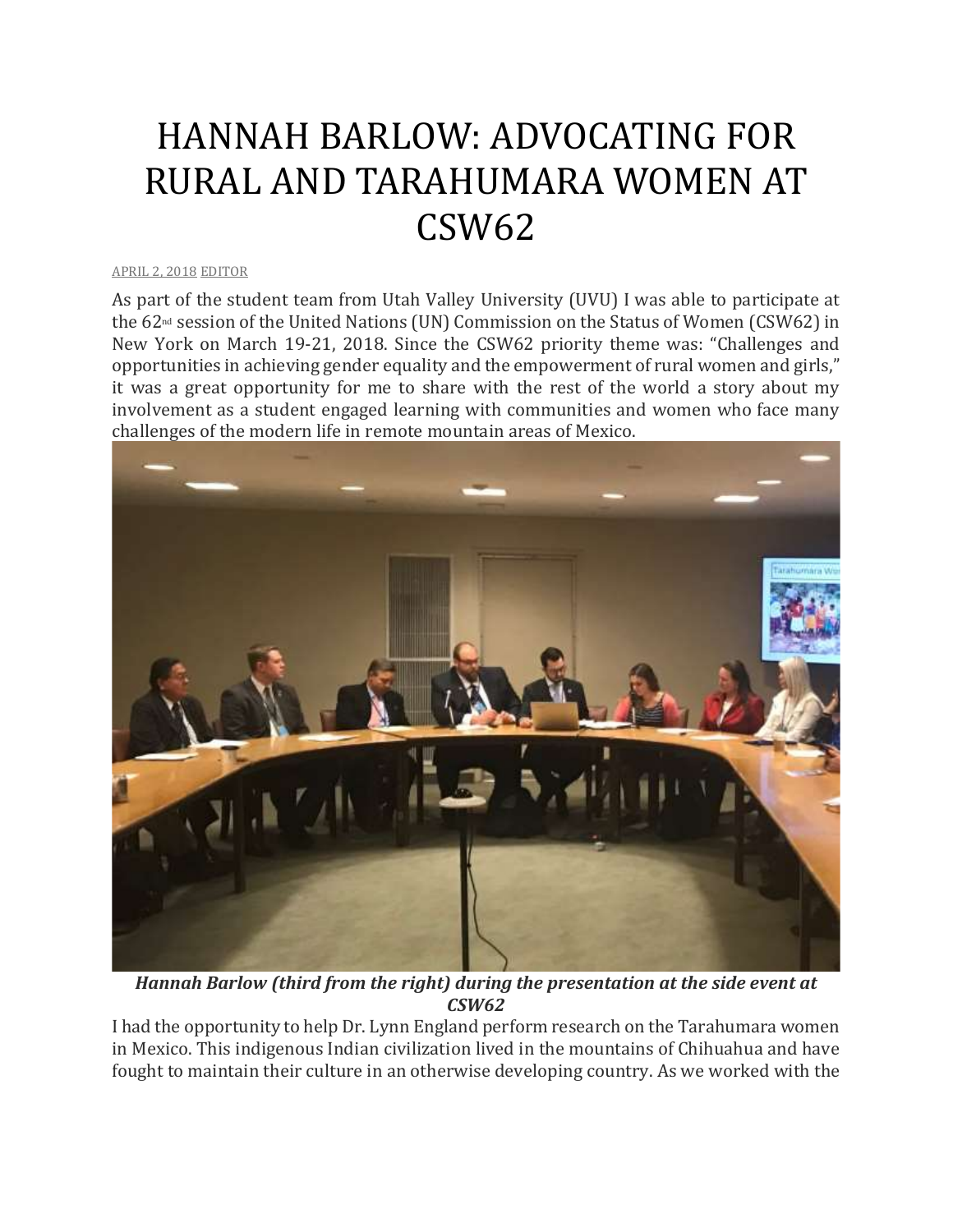women in these communities we were able to see that they were able to keep much of their culture intact, but it created a life of poverty for them.

The Tarahumara are a collectivist community, meaning they share the crops they grow and the meat they have with the entire village. Beginning in the 1980's resources in the mountains became scarce and many of the Tarahumara migrated to the cities of Chihuahua. We interviewed 50 Tarahumara women about their move out of the mountains into the cities. We found that some of them temporarily migrate to the city during the spring and fall and others move permanently. Those who migrate to the cities for a few months each year, work agriculture jobs to support their family and community. The families that choose to leave the mountains permanently work low skill, poor wage jobs.

The women we interviewed moved to the cities so their children can go to school, have better health care, and better future. We learned that in response to this permanent migration, the Mexican government has created neighborhoods called colonias for the Tarahumara. The Mexican government also established bilingual schools for the children that provided breakfasts and lunches for the children. In addition, the government offers payments to families who allow their girls to attend school regularly.

Through the interviewing process I was able to get a glimpse of the Tarahumara women's lives since they've migrated. This gave me what I feel is real life experience in the job field that I am pursuing. Many of the women reported that this new living situation left them lonely with little social or economic support. They are treated by most Mexicans as inferior. As a Psychology major, this gave me real life experience in listening to another person who needed social support. I got to experience giving that kind of support by listening to whatever was on their mind.

Sharing this research with others during both a side and parallel events at the UN, reinforced how imperative it is to give these Tarahumara women the support that they are lacking. Finding solutions to help these women deal with their lack of economic and social support could truly change their living situations and help them feel like they belong. While participating at CSW62 we had the opportunity to visit one of the UN specialized branches, the liaison office of the Food and Agriculture Organization of the United Nations (FAO-UN). This was an agency I had never heard of and wished I had known about it sooner.

I think that the FAO-UN is an agency that could help the Tarahumara women receive stronger economic support. FAO-UN specializes in making agriculture more productive and inclusive. The FAO-UN could truly empower the Tarahumara women and community by helping them find useful jobs that are necessary and important to the Mexican people as well as the Tarahumara. This would enable the Tarahumara to feel needed and supported as well as help them feel like they belong. With the help of the FAO-UN, the Tarahumara have the potential to develop a meaningful and supportive relationship with the Mexican community.